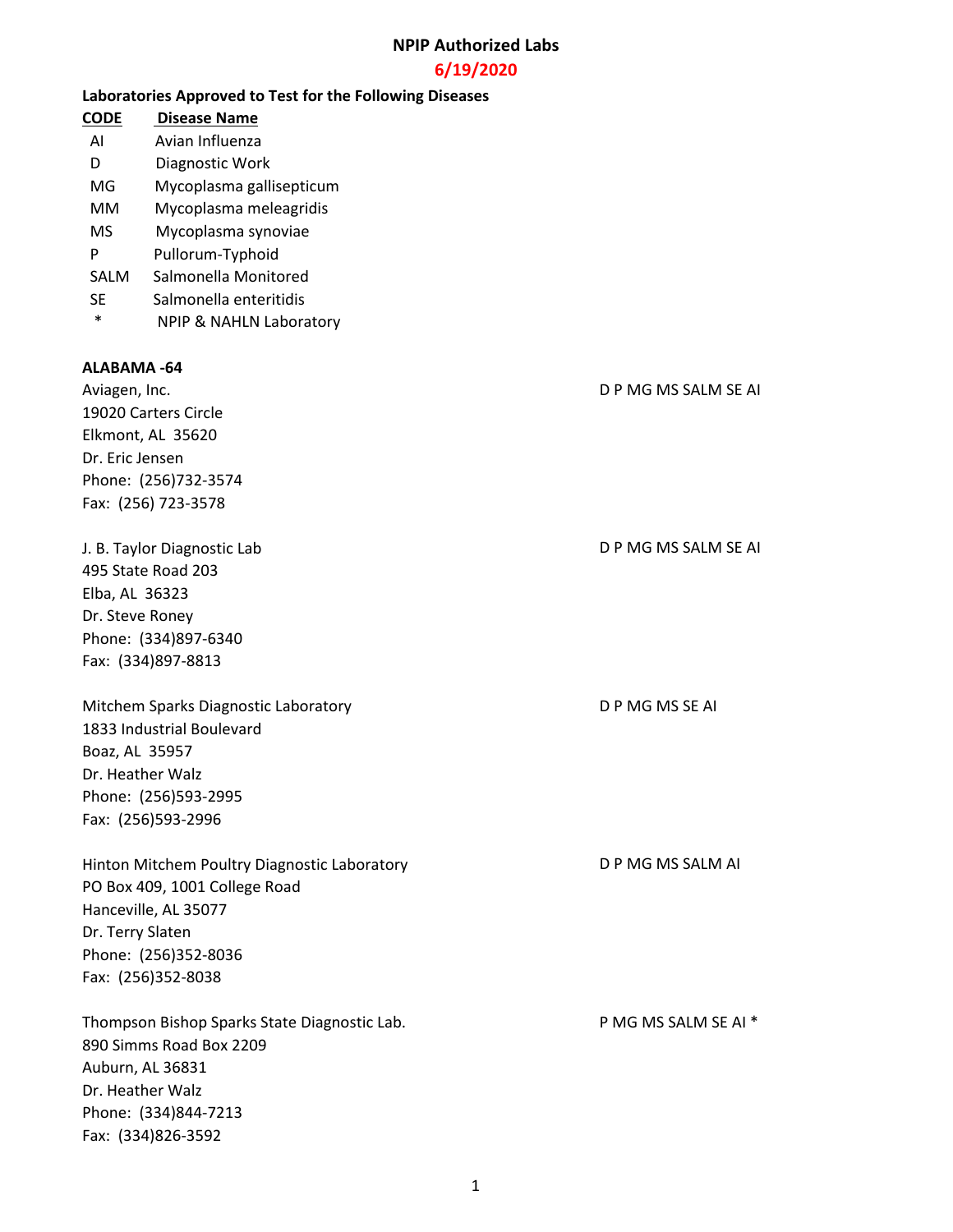#### **ALASKA – 95**

#### **ARIZONA – 86**

**ARKANSAS - 71** Arkansas Livestock & Poultry Commission Lab D P MG MS SALM SE AI \* 1 Natural Resources Drive Little Rock, AR 72205 Dr. Russ Summers Phone: 501-823-1714 FAX: 501-907-2410

ATC Scientific **SALM SE** 312 Hemlock Street North Little Rock, AR 72114 Scott Schuldt Phone: 501-771-4255 Fax: 501-374-1442

Cobb-Vantress, Inc. P MG MS SALM SE AI 4703 US Highway 412 East, P.O. Box 1030 Siloam Springs, AR 72761-1030 Undine Taldo Phone: (479)549-2814 Fax: (479)549-6088

OK Foods, Inc. Notice that the contract of the contract of the MG MS SALM AI 7612 Taylor Avenue Ft. Smith, AR 72916 Katrina Striplin Phone: (479)494-6212 Fax: (479)494-6217

Tyson Springdale Laboratory/DBA WBA Analytical Laboratories SALM SE AI 3609 Johnson Road Springdale, AR 72762 Jerri Lynn Pickett Phone: (479)290-4402 Fax: (479)290-6450

University of Arkansas **D P MG MM MS SALM SE AI** Veterinary Diagnostic Laboratory 2200 West Deane Street Fayetteville, AR 72703 Dr. Randle Moore Phone: (479)575-5094 Fax: (479)575-4832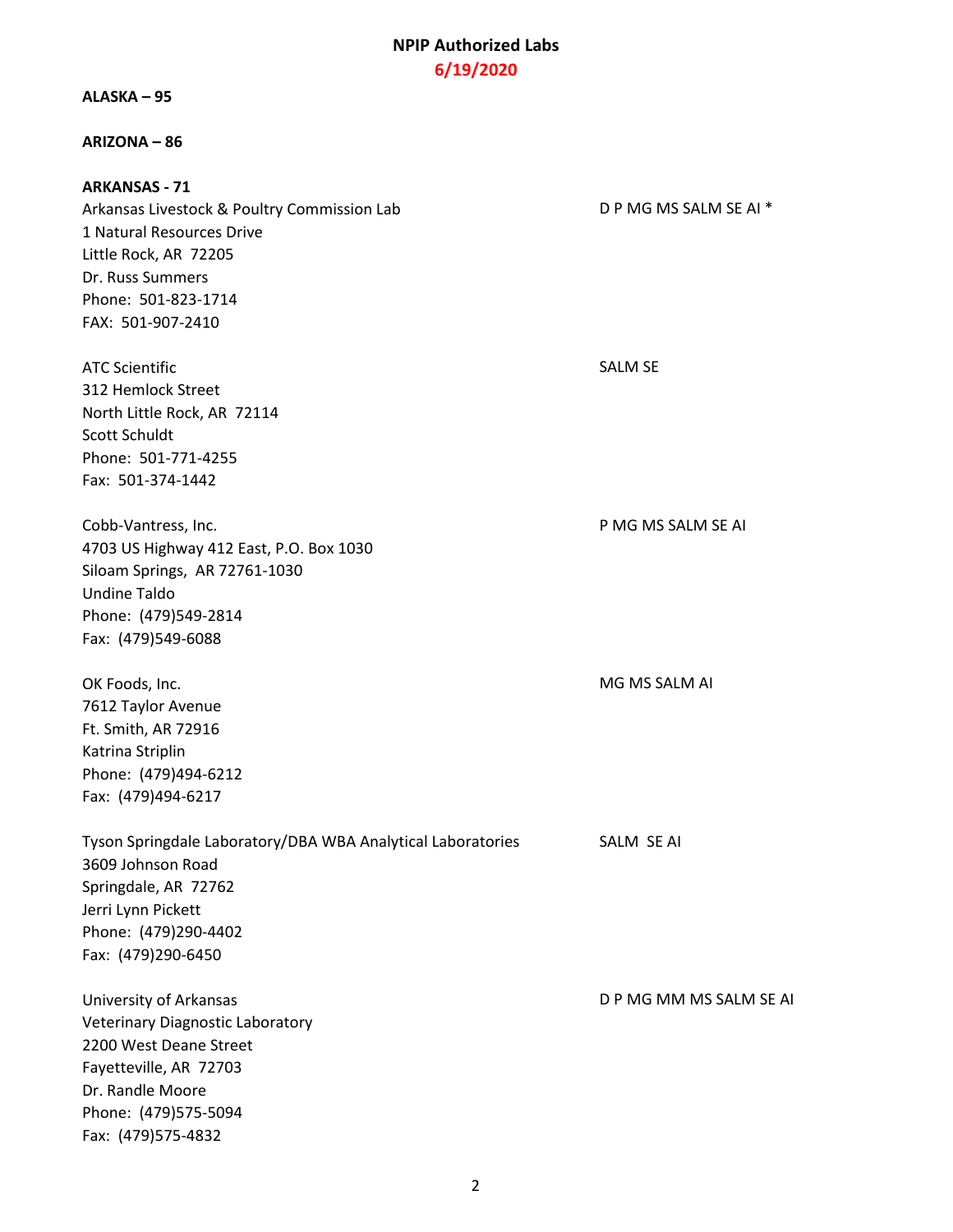441 Reinert Drive Springdale, AR 72764 Gordon Whitbeck Phone: (479)756-9696 FAX: (479)756-1271

#### **CALIFORNIA - 93**

California Animal Health & Food Safety **D** P MG MM MS SALM SE AI \* Davis Branch Laboratory P.O. Box 1770 Davis, CA 95617-1770 Dr. Beate Crossley Phone: (530)752-8700 Fax: (530)752-6253

California Animal Health & Food Safety D P MG MM MS SE AI San Bernardino Branch Laboratory 105 West Central Avenue, P.O. Box 5579 San Bernardino, CA 92412-5579 Dr. Francisco Uzal Phone: (909)-383-4287 Fax: (909)884-5980

California Animal Health & Food Safety P MG MS SALM SE AI Tulare Branch Laboratory 18760 Road 112 Tulare, CA 93274 Dr. John Adaska Phone: (559)-688-7543 Fax: (559)-688-2985

California Animal Health & Food Safety D P MG MM MS SE AI Turlock Branch Laboratory P.O. Box 1522 Turlock, CA 95381 Dr. Simone Stoute Phone: (209)634-5837 Fax: (209)667-4261

Foster Farms Microbiology Laboratory **Example 20 and SOSY** D P MG MS SE AI P.O. Box 457 Livingston, CA 95334 Judy Lee Phone: (209)394-6914, ext. 4216 Fax: (209)394-6881

Whitbeck Laboratories **PMG MM MS SALM SE AI**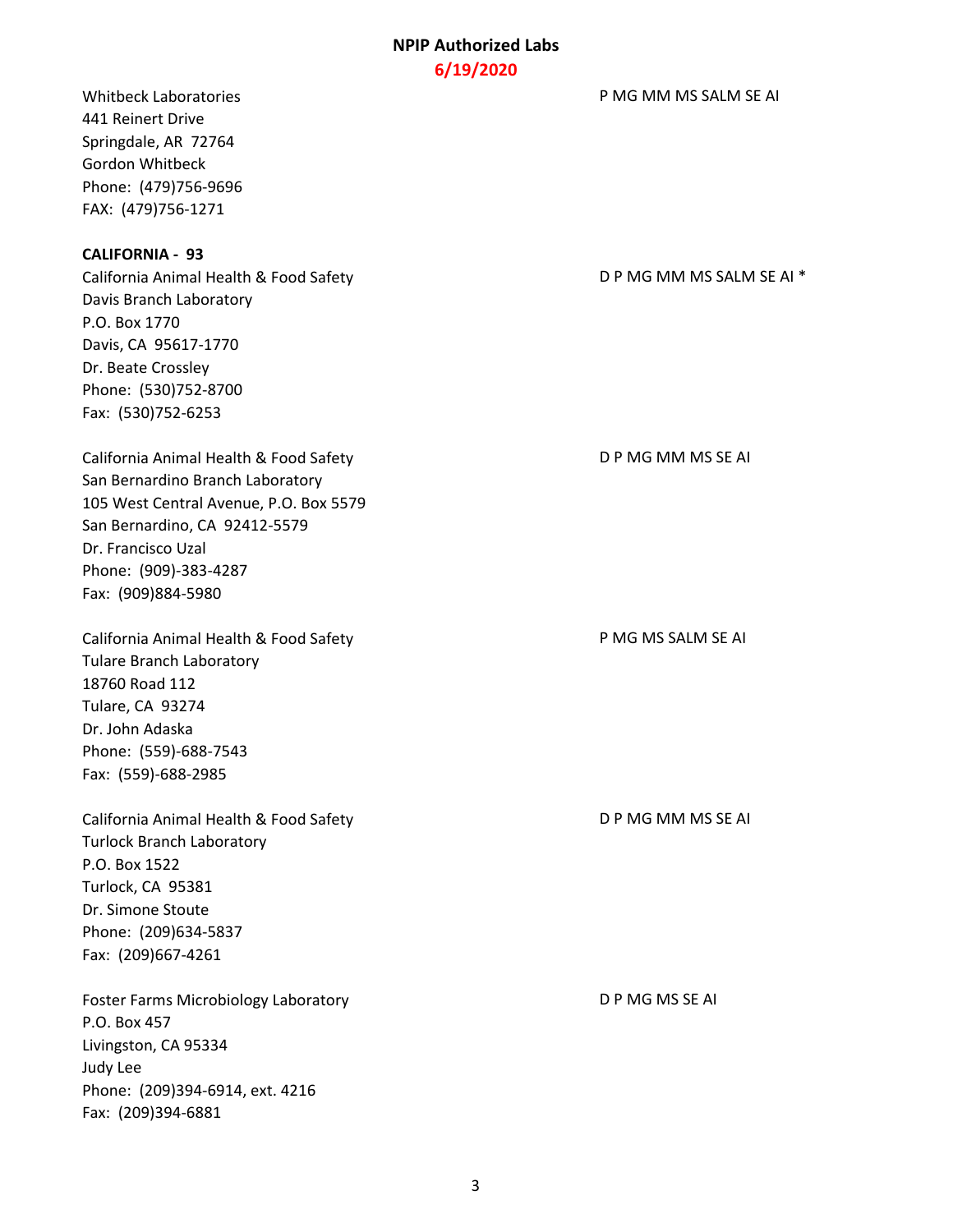Maple Leaf Farms – West Division AI 29755 West Jefferson Tranquility, CA 93668 Pattie Aguirre Phone: 559-698-7267

## **COLORADO – 84**

Colorado State University Colorado State University Veterinary Diagnostic Laboratory 2450 Gillette Drive Fort Collins, CO 80526 Heather Reider Phone: (970)297-1234 Fax: (970)491-0320

#### **CONNECTICUT – 16**

CT Veterinary Medical Diagnostic Laboratory **D P MG MS MM SALM AI \*** University of Connecticut Box U-3089, 61 North Eagleville Road Storrs, CT 06269-3089 Dr. Guillermo Risatti Phone: (860)486-3738 Fax: (860)486-3936

#### **DELAWARE – 50**

Lasher Poultry Laboratory **D P MG MS SE AI \*** University of Delaware 16483 County Seat Highway Georgetown, DE 19947 Dr. Daniel Bautista Phone: (302)856-7307 Fax: (302)856-1994

Poultry & Animal Health **Provides** P DE Department of Agriculture 2320 South Dupont Hwy Dover, DE 19901 Dr. Heather Hirst Phone: (302)698-4500 FAX: (320)697-4451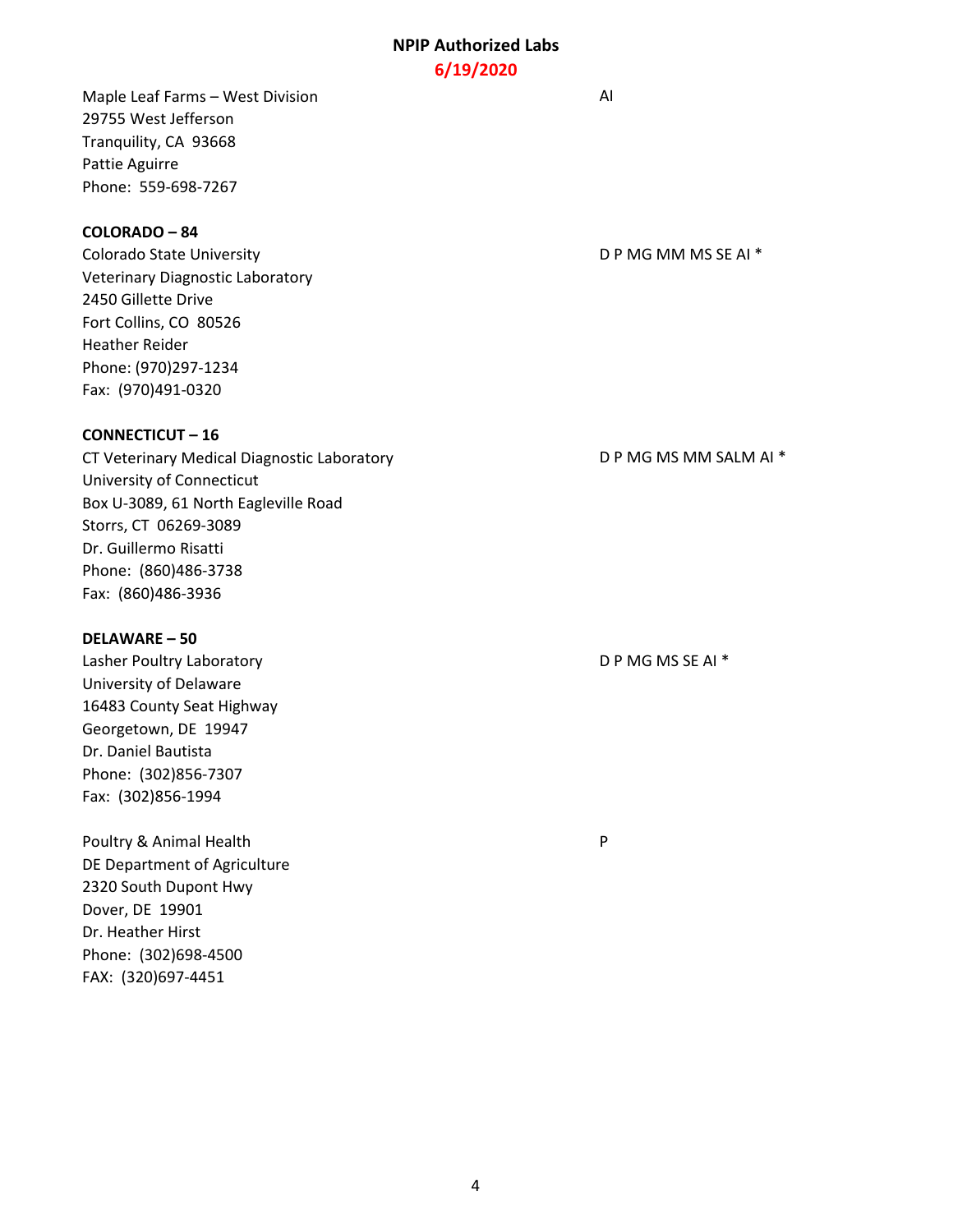## **FLORIDA – 58**

Bronson Animal Disease Diagnostic Laboratory **DRIM COVER 1999** D P MG MS SALM SE AI \* Florida Department of Agriculture & Consumer Service 2700 North John Young Parkway P.O. Box 458006 Kissimmee, FL 34741 Dr. Shipra Mohan/Dr. Reddy Bommineni Phone: (321)697-1400 Fax: (321)697-1467

#### **GEORGIA – 57**

Georgia Poultry Laboratory **D** P AI P.O. Box 6025/222 Industrial Park Road Forsyth, GA 31029-6025 Dr. Doug Anderson Phone: (478)994-1219 Fax: (478)994-1220

3235 Abit Massey Way Gainesville, GA 30507 Dr. Louise Dufour-Zavala Phone: (770)766-6810 Fax: (770)297-7526

Georgia Poultry Laboratory **D** P AI 3150 US Hwy 41 South Tifton, GA 31793 Dr. Doug Anderson Phone: (229)386-8491 FAX: (229)386-8494

#### **IDAHO – 82**

ID State Department of Agriculture Animal Health Laboratory **Animal Health Laboratory D P SALM SE AI** 2270 Old Penitentiary Road Boise, ID 83712 Mr. Daniel Salmi Phone: (208)332-8526 Fax: (208)334-4619

**ILLINOIS – 33**

Georgia Poultry Laboratory **D** P MG MM MS SALM SE AI \*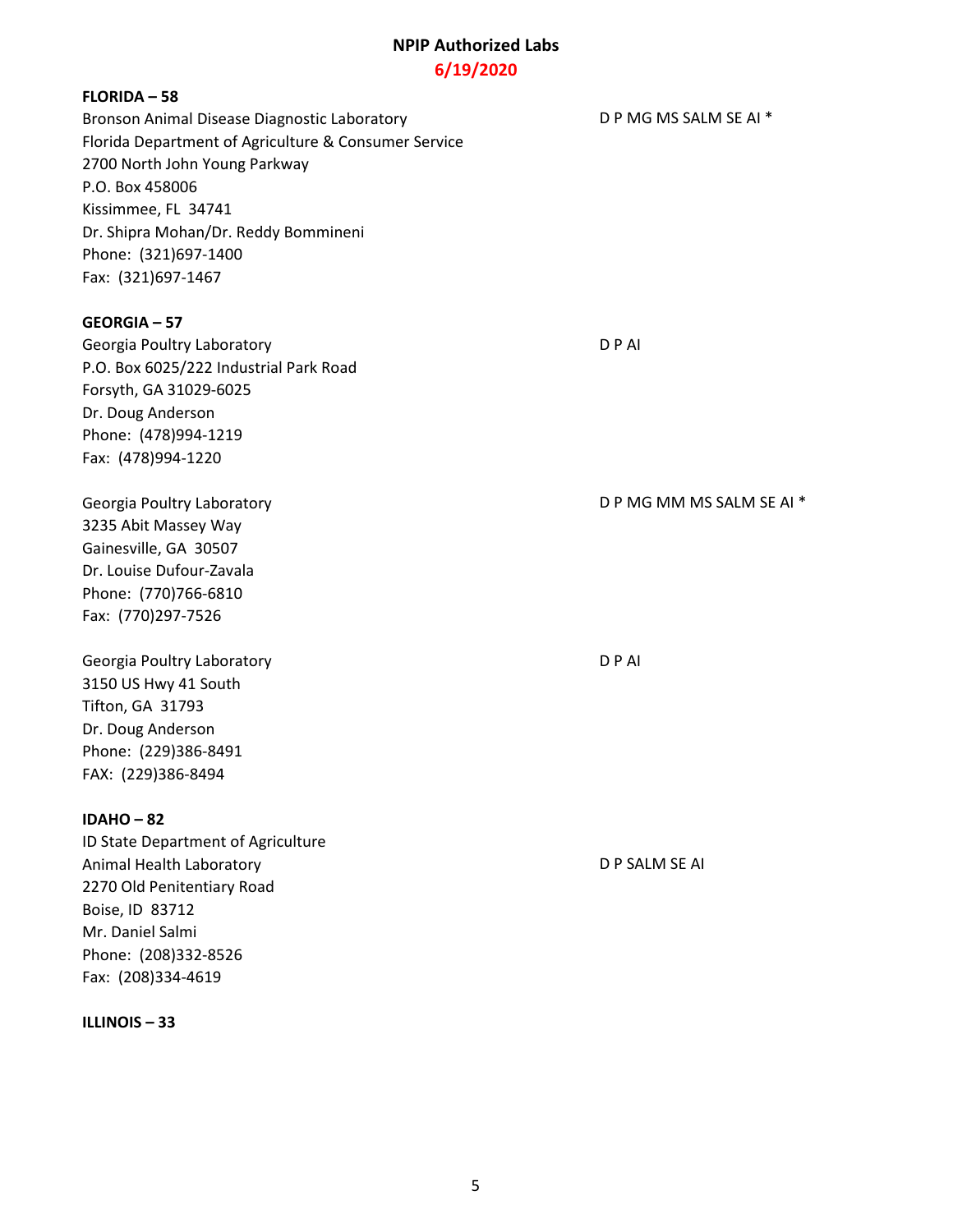**INDIANA – 32** Animal Disease Diagnostic Laboratory **D** P MG MM MS SE AI \* Purdue University 406 South University West Lafayette, IN 47907 Dr. Craig Bowen/Dr. Kenitra Hendrix Phone: (765)494-7440 Fax: (765)494-9181 Culver Duck Farms, Inc. **PAI** 12215 County Road 10 PO Box 910 Middlebury, IN 46540 Drew Frey Phone: (574)825-9537 FAX: (574)825-2613 Farbest Foods **P AI** P.O. Box 480 Huntingburg, IN 47542-0480 Dr. Duane Murphy Phone: (812)683-4200 Fax: (812)683-4226 Maple Leaf Farms D P SE AI 9489 North 200 East Milford, IN 46542 Rhonda Murdoch Phone: (574)658-2853 Fax: (574)658-3532 MPS Egg Farms P AI 800 Wabash Road North Manchester, IN 46962 Kent Kleeman Phone: (574)353-7651 FAX: (574)353-7223 Perdue Farms, Inc. **DP MG MM MS AI** P.O. Box 539 Washington, IN 47501 Dr. David Hermes Phone: (812)254-2440 Fax: (812)254-3738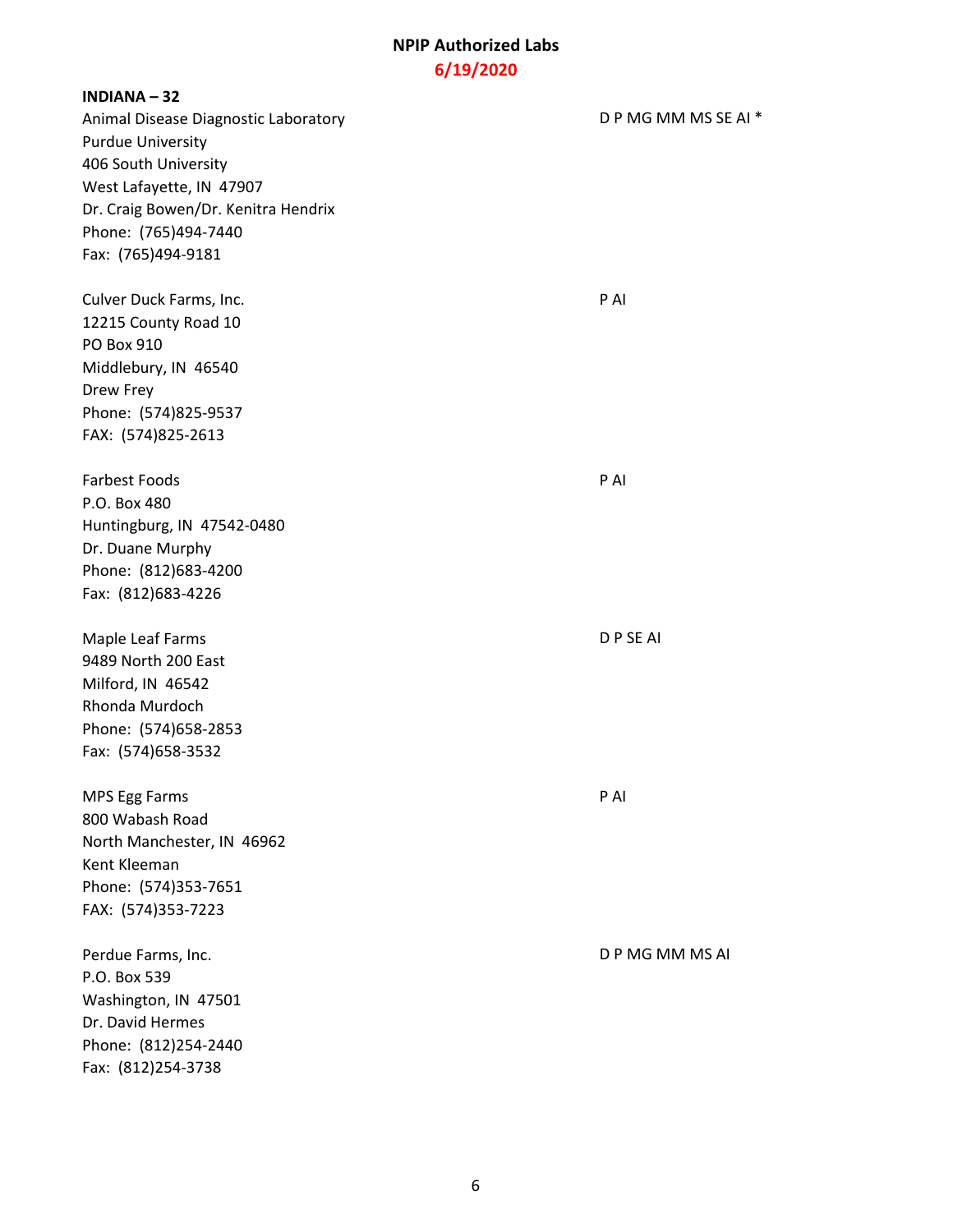# **6/19/2020**

| Rose Acre Farms<br>1510 Schleter Road<br>Seymour, IN 47274<br>Wanda White<br>Phone: (800)356-3447<br>FAX: (812)497-3311                                                                                                           | P SE AI         |
|-----------------------------------------------------------------------------------------------------------------------------------------------------------------------------------------------------------------------------------|-----------------|
| Southern Indiana Purdue<br><b>Agricultural Center (SIPAC)</b><br>Heeke Animal Disease Diagnostic Laboratory<br>11367 East Purdue Farm Road<br>Dubois, IN 47527<br>Dr. Grant Burcham<br>Phone: (812)678-3401<br>Fax: (812)678-3412 | DPMGMMMSAI      |
| Wabash Valley Produce<br>4886 East 450 North<br>Dubois, IN 47527<br>Dr. Vernon Seng<br>Phone: (812)678-3471<br>Fax: (812)678-5502                                                                                                 | P AI            |
| <b>IOWA - 42</b><br>Versova Management LLC (Versova Lab)<br>2325 N Loop Drive<br>Building 6, Suite 6400<br>Ames, IA 50010<br>Ms. Marissa Gregory<br>Phone: (712)722-0132 Ext. 140                                                 | D SE AI         |
| Hy-Line International<br>P.O. Box 310, 2583 240 <sup>th</sup> Street<br>Dallas Center, IA 50063-4173<br>Ms. Stephanie Schultzen<br>Phone: (515)992-3736<br>Fax: (515)922-3203                                                     | D P MG MS SE AI |
| Nevysta<br>2625 N. Loop Dr.<br>Building 2, Suite 2658<br>Ames, IA 50010<br>Ms. Michaela Powell<br>Phone: 515-296-3666                                                                                                             | D SALM SE AI    |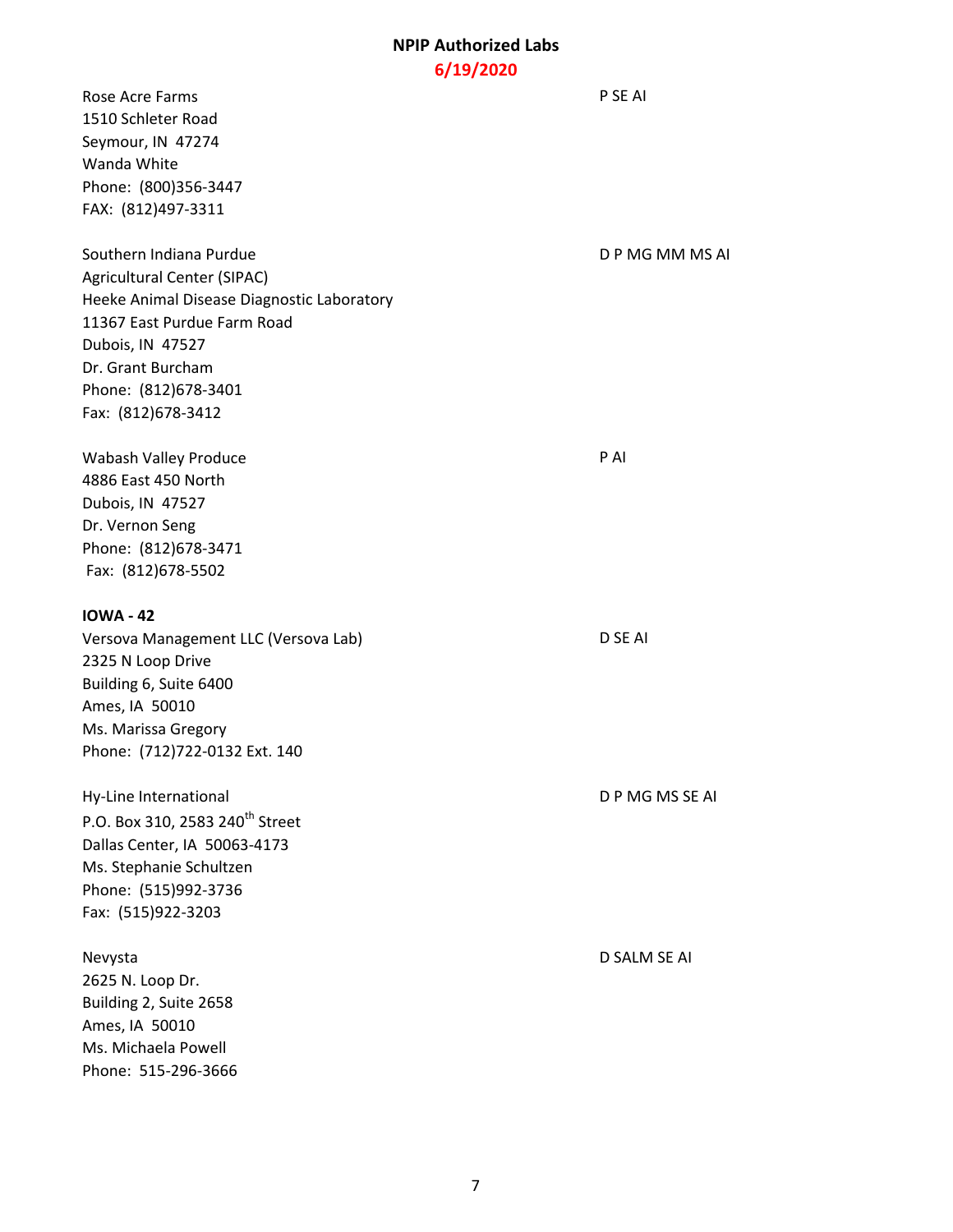USDA, National Veterinary Services Laboratory D P MG MS MM SE AI \* P.O. Box 844 **Federal Reference Laboratory** Ames, IA 50010 Phone: (515)663-7266 Fax: (515)663-7397 VALO-BioMedia, Production and Laboratory D P MG MS AI 2583 240<sup>th</sup> Street, P.O. Box 310 Dallas Center, IA 50063 Ashley Weiser Phone: (515)992-4301 Fax: (515)993-5192 Veterinary Diagnostic Laboratory Diagnostic Bulletinary D P MG MS SALM SE AI \* Iowa State University 1800 Christensen Drive Ames, IA 50010 Dr. Rodger Main Phone: (515)294-1950 Fax: (515)294-3564 **KANSAS – 48** Kansas State University **Example 20** P SE AI \* 1800 Denison Avenue, Mosier Hall Manhattan, KS 66506 Dr. Jamie Henningson Phone: (785)532-5650 Fax: (785)532-4481 **KENTUCKY – 61** Murray State University **D** P MG MS SALM SE AI \* Breathitt Veterinary Center 101 MSU Drive, P.O Box 2000 Hopkinsville, KY 42240 Dr. Debbie Reed Phone: (270)886-3959 Fax: (270)886-4295 University of Kentucky **D** P MG MS SALM SE AI \* Veterinary Diagnostic Laboratory 1490 Bull Lea Road, P.O. Box 14125 Lexington, KY 40511 Dr. Craig Carter Phone: (859)257-8283 Fax: (859)255-1624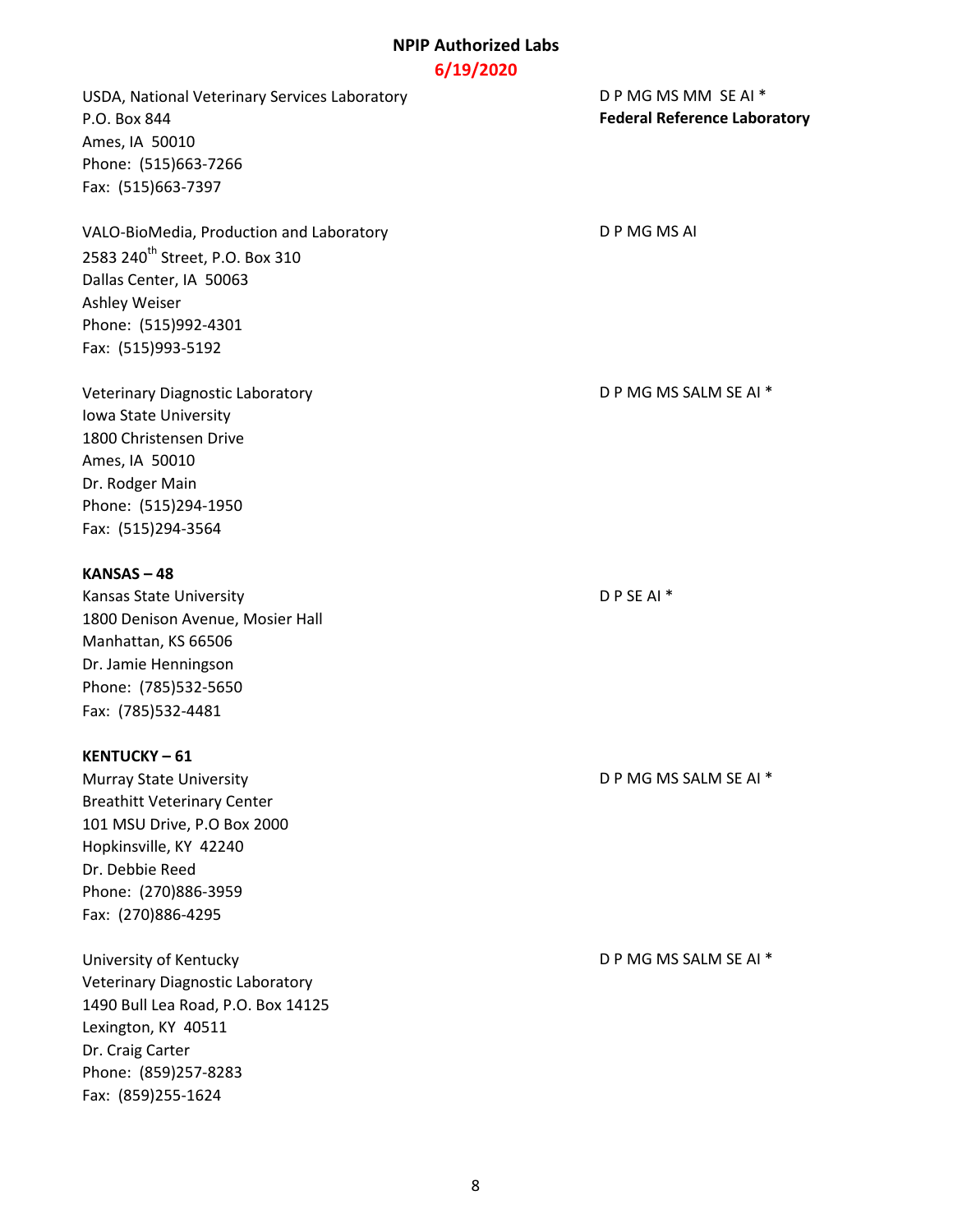# **LOUISIANA – 72** Louisiana Animal Disease Diagnostic Laboratory (LADDL) DP MG MM MS AI \* LSU, River Road Room 1043 Baton Rouge, LA 70803 Dr. Udeni Balasuriya Phone: (225)578-9777 Fax: (225)578-9784 Louisiana Department of Agriculture & Forestry D P MG MM MS AI Poultry Diagnostic Laboratory 3520 Hwy 79 Homer, LA 71040 Dr. Amanda Norwood Phone: (318)927-3441 Fax: (318)927-3440 **MAINE – 11** University of Maine Animal Health Laboratory **D P SALM SE** 5735 Hitchner Hall Orono, ME 04469-5735 Dr. Anne Lichtenwalner Phone: (207)581-2789 Fax: (207)581-4430 State Federal Diagnostic Lab P AI 28 State House Station Augusta, ME 04333 Ms. Kate Hayford Phone: (207)287-7615 Fax: (207)287-7548 **MARYLAND – 51** Frederick Animal Health Laboratory **All and Australian Animal All \*** All \* 1840 Rosemont Avenue Frederick, MD 21702-8212 Dr. Erin Morris Phone: (301)600-1548 Fax: (301)600-6111 Salisbury Animal Health Laboratory **D** P MG MM MS SALM SE AI \* 27722 Nanticoke Road Salisbury, MD 21801 Dr. Shankar P. Mondal Phone: (410)543-6610 Fax: (410)543-6676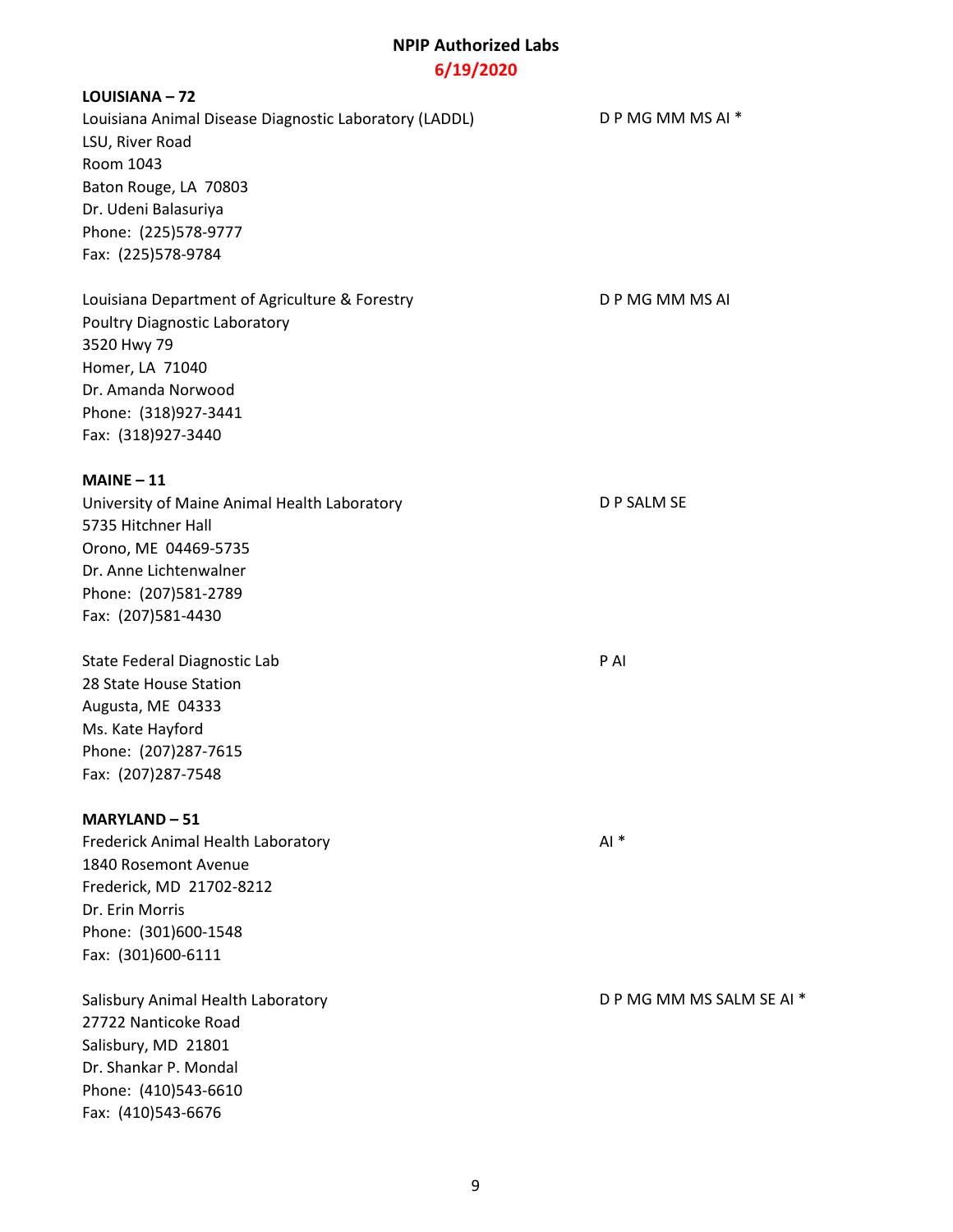# **6/19/2020**

Perdue Technical Service Center Laboratory **DEMIC MENUSY CONTAINER AT A PERITOR** D P MG MM MS SALM SE AI 31083 Old Ocean City Road Salisbury, MD 21804 Mr. Thomas Danisavich Phone: (410)543-3231 Fax: (410)543-3742

#### **Massachusetts --14**

Charles River Avian Vaccine Services MG MG MM MS SALM SE AI 251 Ballardvale Street Wilmington, MA 01887 Mr. Steve Jennings Phone: (781)222-6000 Fax: (978)658-7698

#### **MICHIGAN – 34**

Michigan State University Veterinary Diagnostic Laboratory **DRIM INCOLOGY DIA PER AL 1998** ON MS SALM SE AI \* Disease Center for Population & Animal Health 4125 Beaumont Road Lansing, MI 48810 Dr. Rachel Reams Phone: (517)353-0635 Fax: (517)432-5838

#### **MINNESOTA – 41**

Board of Animal Health **D** P MG MM MS SALM SE AI \* University of Minnesota Minnesota Poultry Testing Laboratory P.O. Box 126, 622 Business Highway 71 NE Willmar, MN 56201-0126 Dr. Dale Lauer Phone: (320)231-5170 Fax: (320)231-6071

University of Minnesota D AI \* D AI \* Veterinary Diagnostic Laboratory College of Veterinary Medicine 1333 Gortner Avenue St. Paul, MN 55108 Dr. Jerry Torrison Phone: (612)625-8787 Fax: (612)624-8707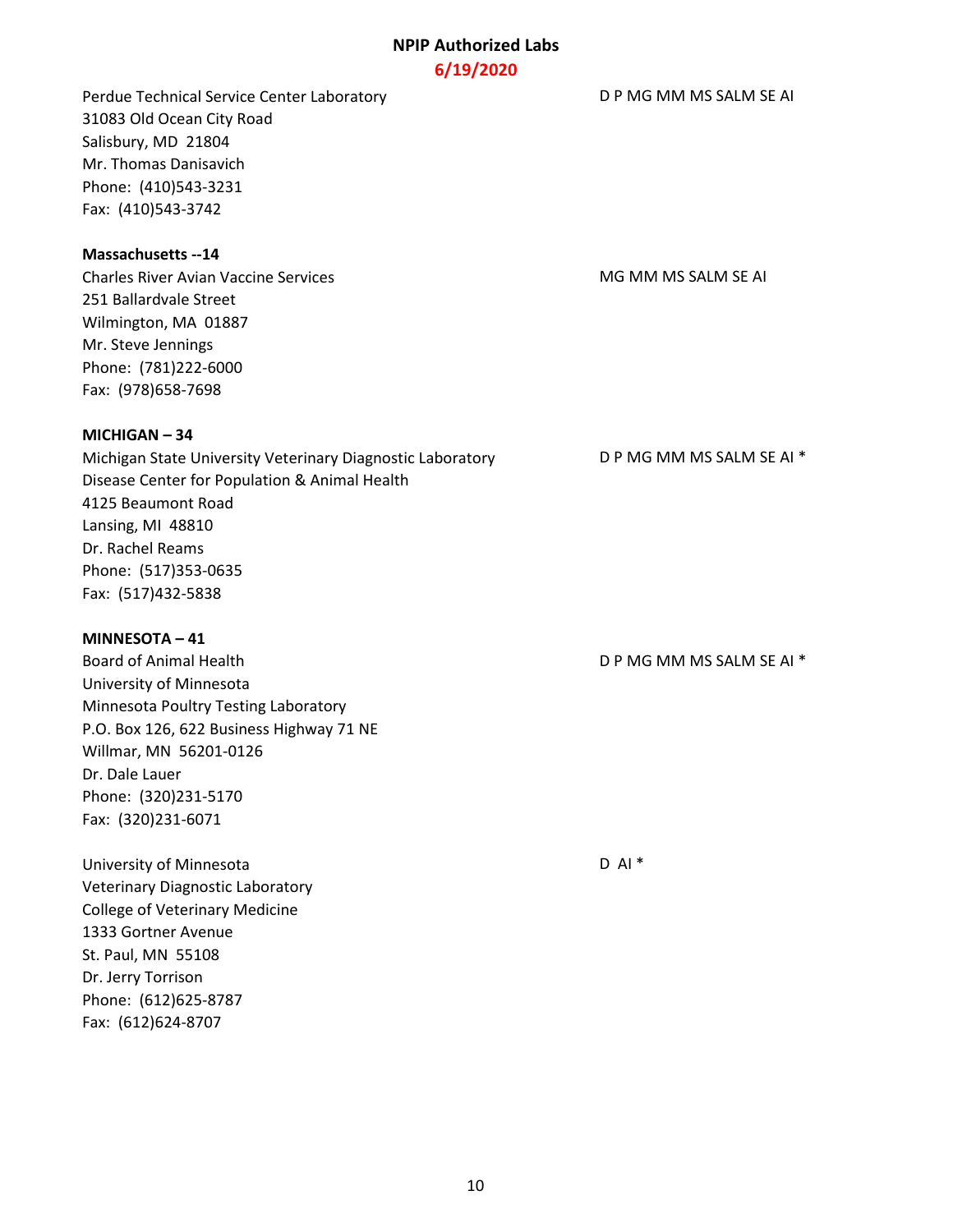# **6/19/2020**

| MISSISSIPPI - 41                                          |                     |
|-----------------------------------------------------------|---------------------|
| Mississippi Veterinary Research and Diagnostic Laboratory | D P MG MS SE AI *   |
| 3137 Highway 468 W P.O. Box 97813                         |                     |
| Pearl, MS 39208                                           |                     |
| Dr. Danny Magee                                           |                     |
| Phone: (601)932-6771                                      |                     |
| Fax: (601)420-4716                                        |                     |
| MISSOURI-43                                               |                     |
| Cooperative State and Federal Diagnostic Laboratory       | D P MG MM MS AI     |
| 101 North Chestnut St., PO Box 630                        |                     |
| Jefferson City, MO 65101                                  |                     |
| Dr. Larry Forgey                                          |                     |
| Phone: (573)751-3460                                      |                     |
| Fax: (573)751-5279                                        |                     |
| Missouri Department of Agriculture                        | DPMGMMMSSEAI*       |
| <b>Veterinary Diagnostic Laboratory</b>                   |                     |
| P.O. Box 2510, 701 North Miller Avenue                    |                     |
| Springfield, MO 65802                                     |                     |
| Dr. Larry Forgey                                          |                     |
| Phone: (417)895-6861                                      |                     |
| Fax: (417)831-4766                                        |                     |
| University of MO School of Veterinary Medicine            | DPMGMMMSSEAI*       |
| Veterinary Medical Diagnostic Laboratory                  |                     |
| P.O. Box 6023                                             |                     |
| Columbia, MO 65205                                        |                     |
| Dr. Shuping Zhang                                         |                     |
| Phone: (573)882-6811                                      |                     |
| Fax: (573)882-1411                                        |                     |
| $MONTANA - 81$                                            |                     |
| Montana Department of Livestock                           | DPSEAI <sup>*</sup> |
| Diagnostic Laboratory Division                            |                     |
| 1911 West Lincoln                                         |                     |
| Bozeman, MT 59718                                         |                     |
| Dr. Greg Juda                                             |                     |
| Phone: (406)994-4885                                      |                     |
| Fax: (406)994-6344                                        |                     |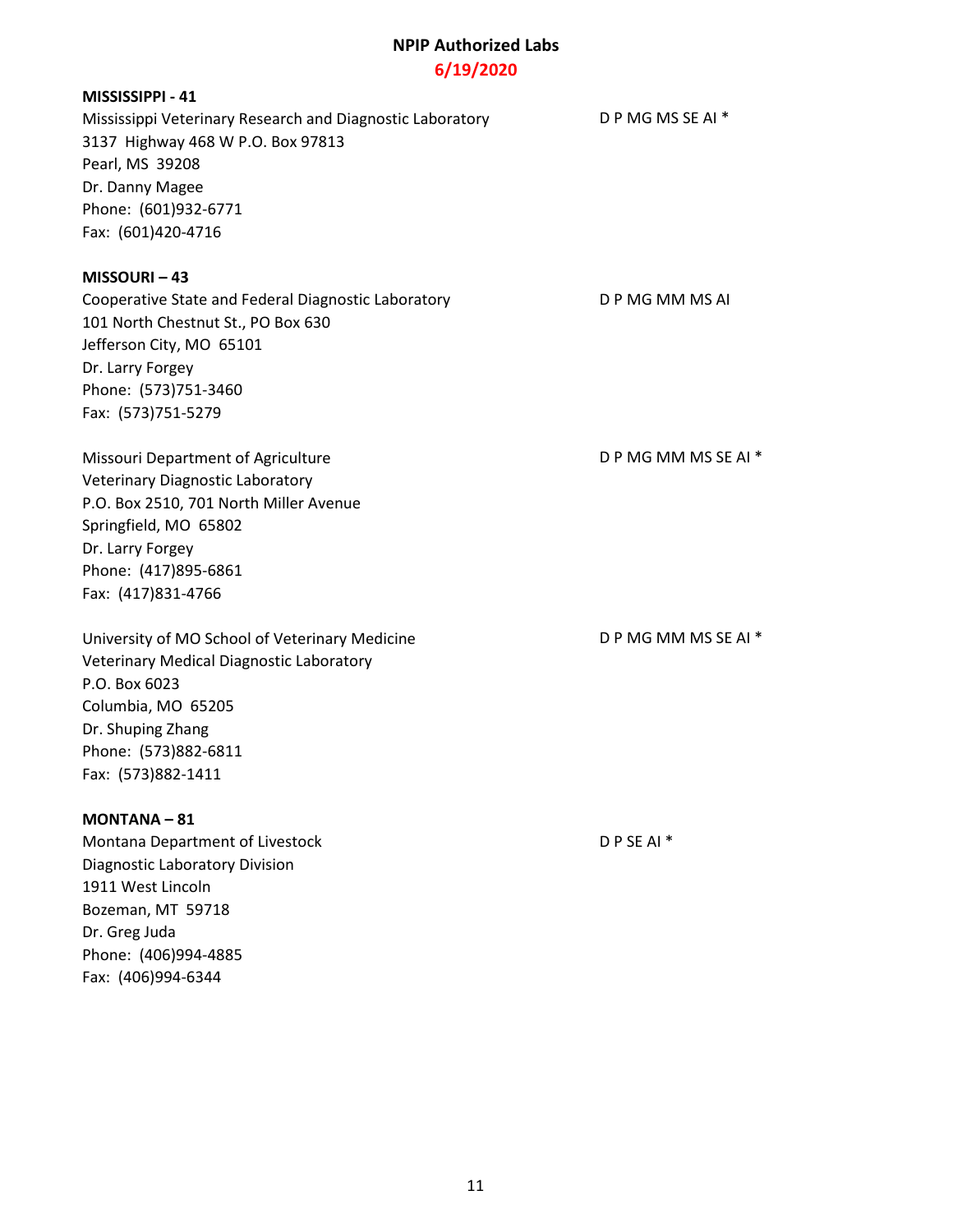#### **NEBRASKA – 47**

Michael Foods, Farm Lab AI 106 Industrial Road Wakefield, NE 68784 Dr. Julie Kelly Phone: (402)287-5059 Fax: (402)287-2220

Veterinary Diagnostic Center **PAI** \* P AI \* Department of Veterinary Science University of Nebraska, Room 115M 4040 East Campus Loop North Lincoln, NE 68583 Dr. Donald Reynolds Phone: (402)472-1434 Fax: (402)472-3094

#### **NEVADA – 94**

**NEW HAMPSHIRE – 12** Hubbard LLC Laboratory **Example 20 and 20 and 20 and 20 and 20 and 20 and 20 and 20 and 20 and 20 and 20 and 20 and 20 and 20 and 20 and 20 and 20 and 20 and 20 and 20 and 20 and 20 and 20 and 20 and 20 and 20 and 20 and 2** 195 Main Street Walpole, NH 03608 Dr. Diane Myers-Miller/Chris Malcolm Phone: (603)756-3311 Fax: (603)756-9034

New Hampshire Veterinary Diagnostic Lab. D P MG MS SE AI University of New Hampshire 21 Botanical Lane Durham, NH 03824 Mr. Robert Gibson Phone: (603)862-2726 Fax: (603)862-0179

## **NEW JERSEY – 22**

NJ Department of Agriculture D AI \* D AI \* Division of Animal Health Laboratory CN 330 Trenton, NJ 08625 Dr. Amar Patil Phone: (609)406-6999 Fax: (609)671-6414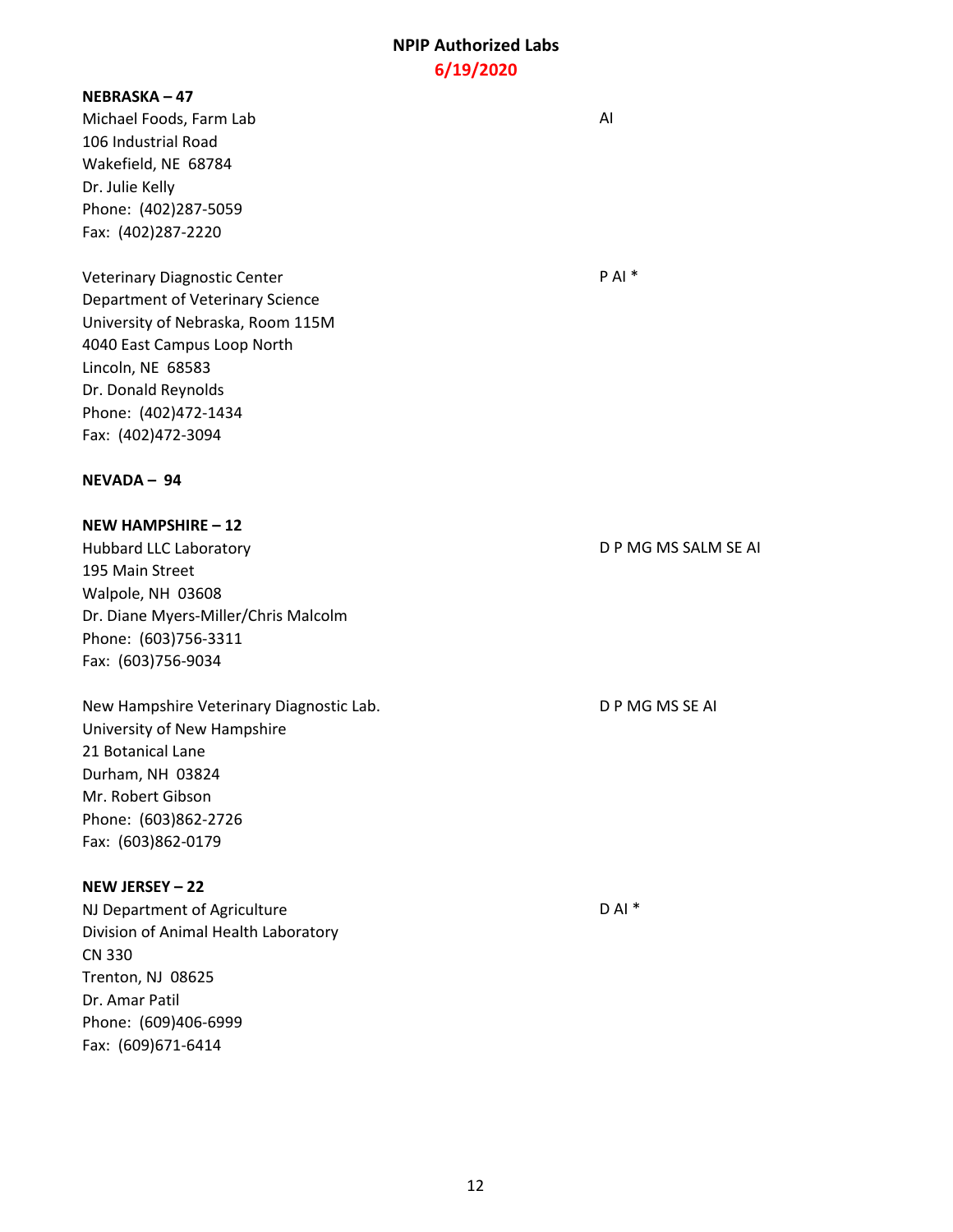#### **NEW MEXICO – 85**

NM Dept. of Agriculture Veterinary Diagnostic Services AI\* 1101 Camino de Salud NE Albuquerque, NM 87102 Dr. Tim Hanosh Phone: (505)383-9299

### **NEW YORK – 21**

Poultry Diagnostic & Extension Services D P MG MS MM SE AI NYS Animal Health Diagnostic Laboratory Cornell University, 240 Farrier Rd C4-121 Veterinary Medical Center, Box 5 Ithaca, NY 14853 Dr. Jarra Jagne Phone: (607)253-3365 Fax: (607)253-3384

### **NORTH CAROLINA – 55**

Butterball Pathology Laboratory MG MM MS AI 904 Miller's Chapel Road Goldsboro, NC 27534 Dr. Becky Tilley Phone: (919)778-3130 Ext. 1247 Fax: (919)432-1123

Griffin Animal Disease Diagnostic Laboratory **DEMIC MANUS AND PILA CONTAINER AT A** D P MG MM MS SALM SE AI P.O. Box 2183 Monroe, NC 28111 Dr. Heather Wyss Phone: (704)289-6448 Fax: (704)283-9660

Northwestern Animal Disease Diagnostic Lab. D MG MS AI 1689 North Bridge Street Elkin, NC 28621 Dr. David Ackerman Phone: (336)526-2499 Fax: (336)526-2603

Rollins Animal Disease Laboratory **D** P MG MS SALM SE AI \* 1031 Mail Service Center Raleigh, NC 27699-1031 Dr. Jim Trybus Phone: (919)733-3986 Fax: (919)733-0454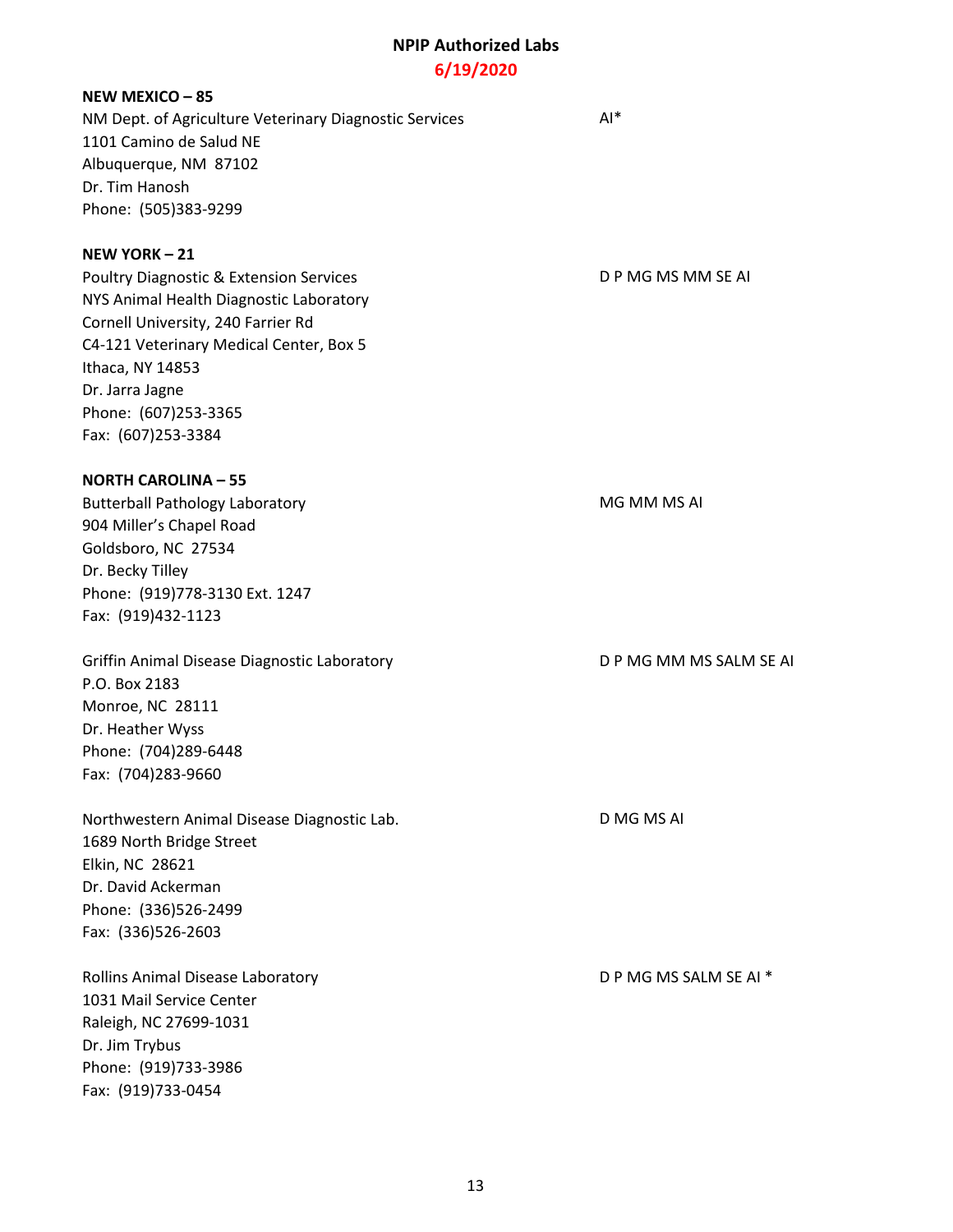Southeast Poultry Health Services, Inc. SALM SE 215 Horne Town Road Polkton, NC 21835 Gene Knight Phone: (704)272-7261 Fax: (704)272-8973 Tyson Food Safety & Laboratory Services MG MS AI 1600 River Street Wilkesboro, NC 28697 Joel Laster Phone: (336)838-2171 Fax: (336)651-2819 Western Animal Disease Diagnostic Laboratory **DIMENSION CONVENTS** P.O. Box 279 Arden, NC 28704 Dr. Richard C. Oliver Phone: (828)684-8188 Fax: (828)687-3574 **NORTH DAKOTA – 45 OHIO – 31** Ohio Department of Agriculture D P MG MM MS SE AI \* Consumer Protection Laboratory/Animal Health Laboratory 8995 East Main Street Reynoldsburg, OH 43068 Dr. Yan Zhang/Dr. Jeffrey Hayes Phone: (614)728-6220 Fax: (614)759-1467 **OKLAHOMA – 73**

Oklahoma State University D P MG MS SE AI \* Animal Disease Diagnostic Laboratory 1950 West Farm Road Stillwater, OK 74076 Dr. Jeremiah T. Saliki Phone: (405)744-6623 Fax: (405)744-8612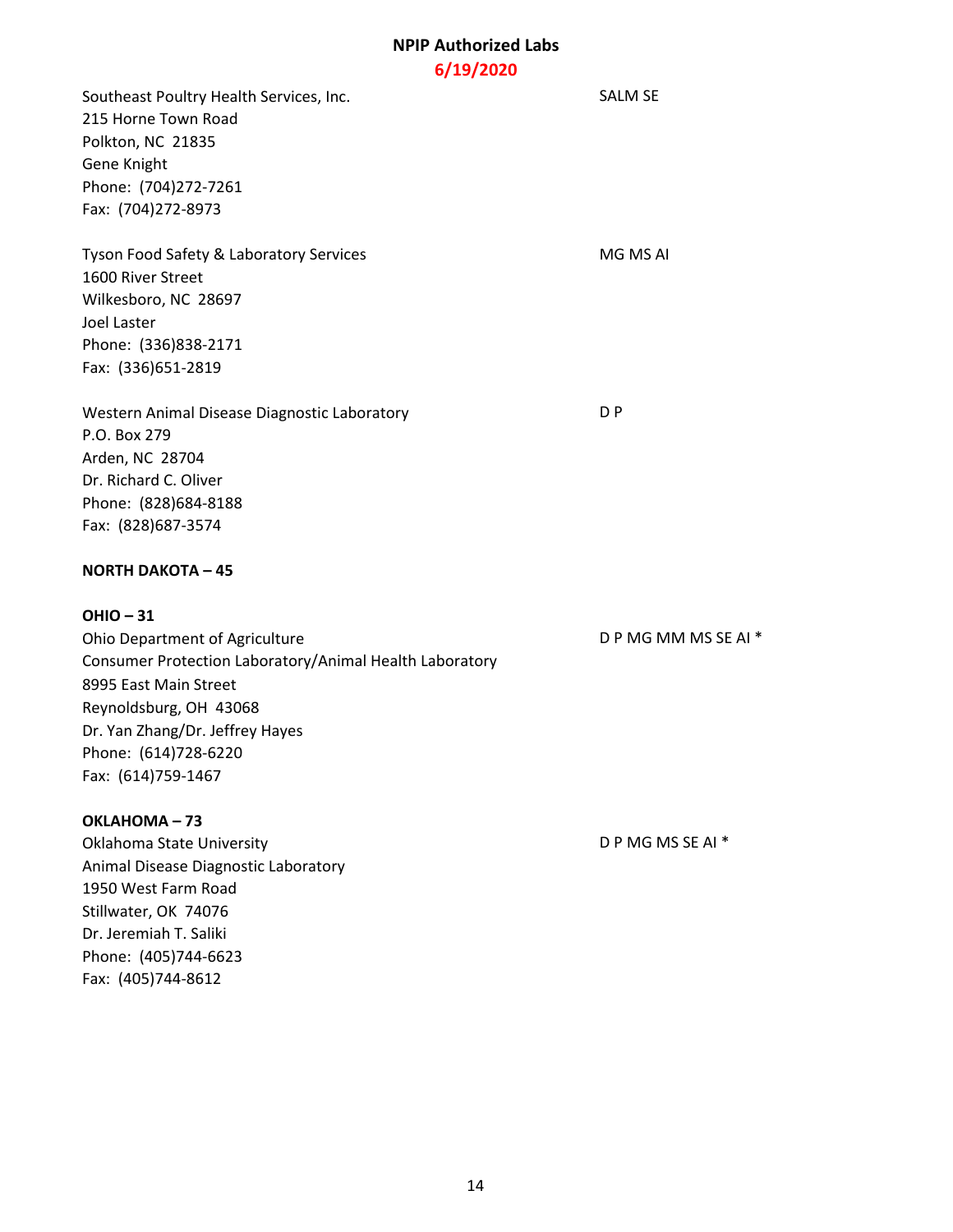#### **OREGON – 92**

Oregon Department of Agriculture **D** P MG MS SE AI Animal Health Laboratory 635 Capitol Street NE Salem, OR 97301 Lori Brown Phone: (503)986-4686 Fax: (503)986-4688

#### **PENNSYLVANIA – 23**

- Diagnostic Laboratory **Diagnostic Laboratory D** P MG MS SE AI \* State Veterinary Laboratory 2305 North Cameron Street Harrisburg, PA 17110 Dr. Deepanker Tewari Phone: (717)787-8808 Fax: (717)772-3895
- Diagnostic Laboratory **D** P MG MS SE AI \* New Bolton Center 382 West Street Road Kennett Square, PA 19348-1692 Dr. Lisa Murphy Phone: (610)925-6725 Fax: (610)925-6822

Penn State Animal Diagnostic Laboratory D P MG MS SE AI \* Pennsylvania State University Wiley Lane University Park, PA 16802 Dr. Bhushan Jayarao Phone: (814)863-0837 Fax: (814)865-3907

#### **RHODE ISLAND –15**

#### **SOUTH CAROLINA – 56**

Clemson University D P MG MS SE AI \* Livestock Poultry Health Program Veterinary Diagnostic Center P.O. Box 102406 Columbia, SC 29224 Dr. Radhika Kakani Phone: (803)788-2260 Fax: (803)736-0885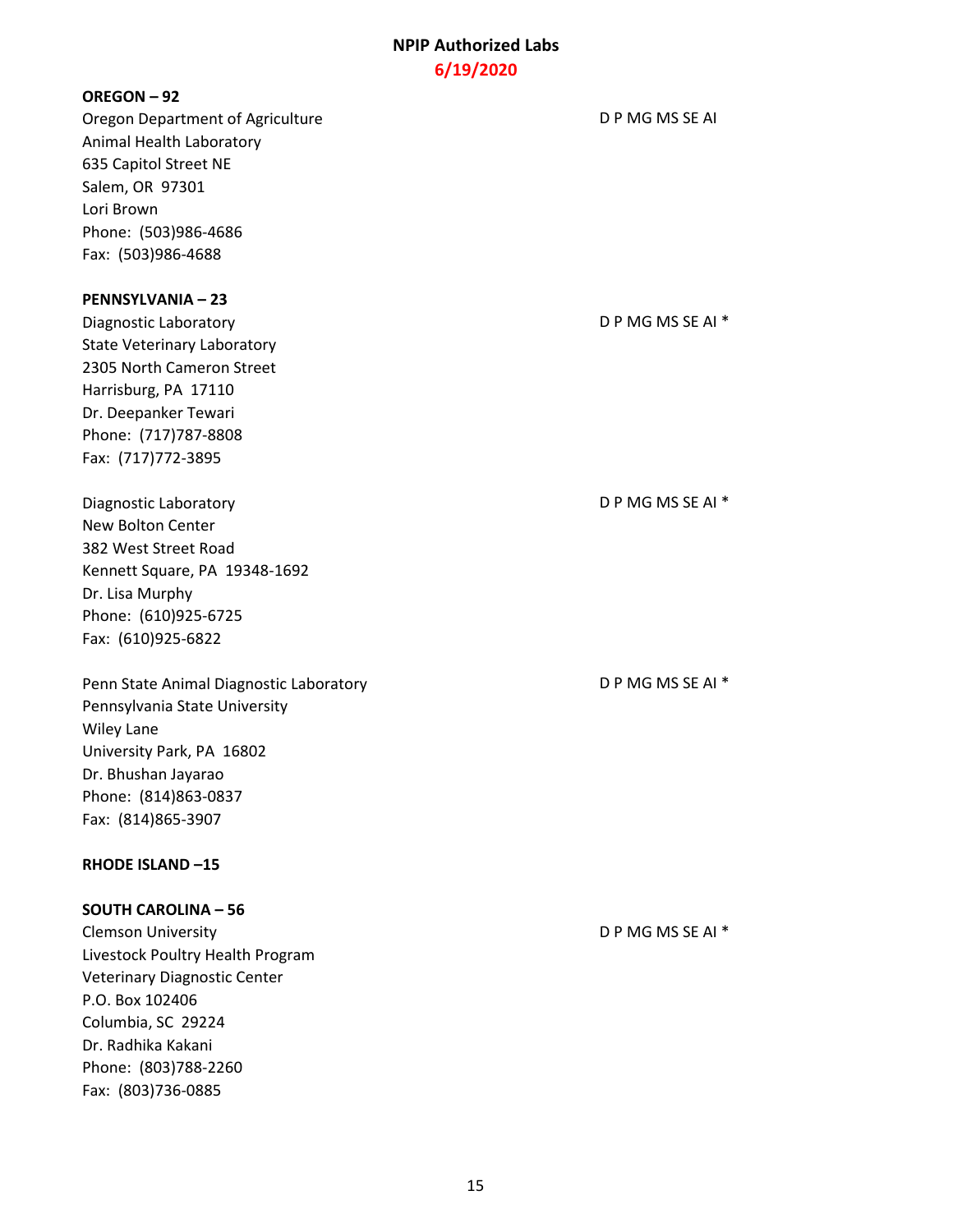### **SOUTH DAKOTA – 46**

Animal Disease Research & Diagnostic Lab. D P MG MS SALM SE AI \* Veterinary Services Department South Dakota State University P.O. Box 2175 Brookings, SD 57007 Dr. Jane Christopher-Hennings Phone: (605)688-5171 Fax: (601)688-6003

SGS Vanguard Sciences 224 North Derby Lane North Sioux City, SD 57049 Mr. Matt Keagle Phone: (605) 232-0157

#### **TENNESSEE – 63**

C.E. Kord Animal Disease Laboratory D P MG MS SALM SE AI \* Ellington Agriculture Center Box 40627, Melrose Station Nashville, TN 37204 Dr. Kenneth Kim Phone: (615)837-5125 Fax: (615)837-5250

Crossville Veterinary Laboratory **D P MG MS SALM SE AI** Aviagen, Inc. 79 Duer Court Crossville, TN 38555 Adam Wicker /Bill Stanley Phone: (931)456-4195 Fax: (931)484-6443

# **TEXAS – 74**

Texas A&M Veterinary Medical Diagnostic Lab. D P MG MM MS SALM SE AI \* Poultry Diagnostic Laboratory 635 Malone Drive Center, TX 75935 Dr. Gabriel Senties-Cue Phone: (936)598-4451 Fax: (936)598-2741

SALM SE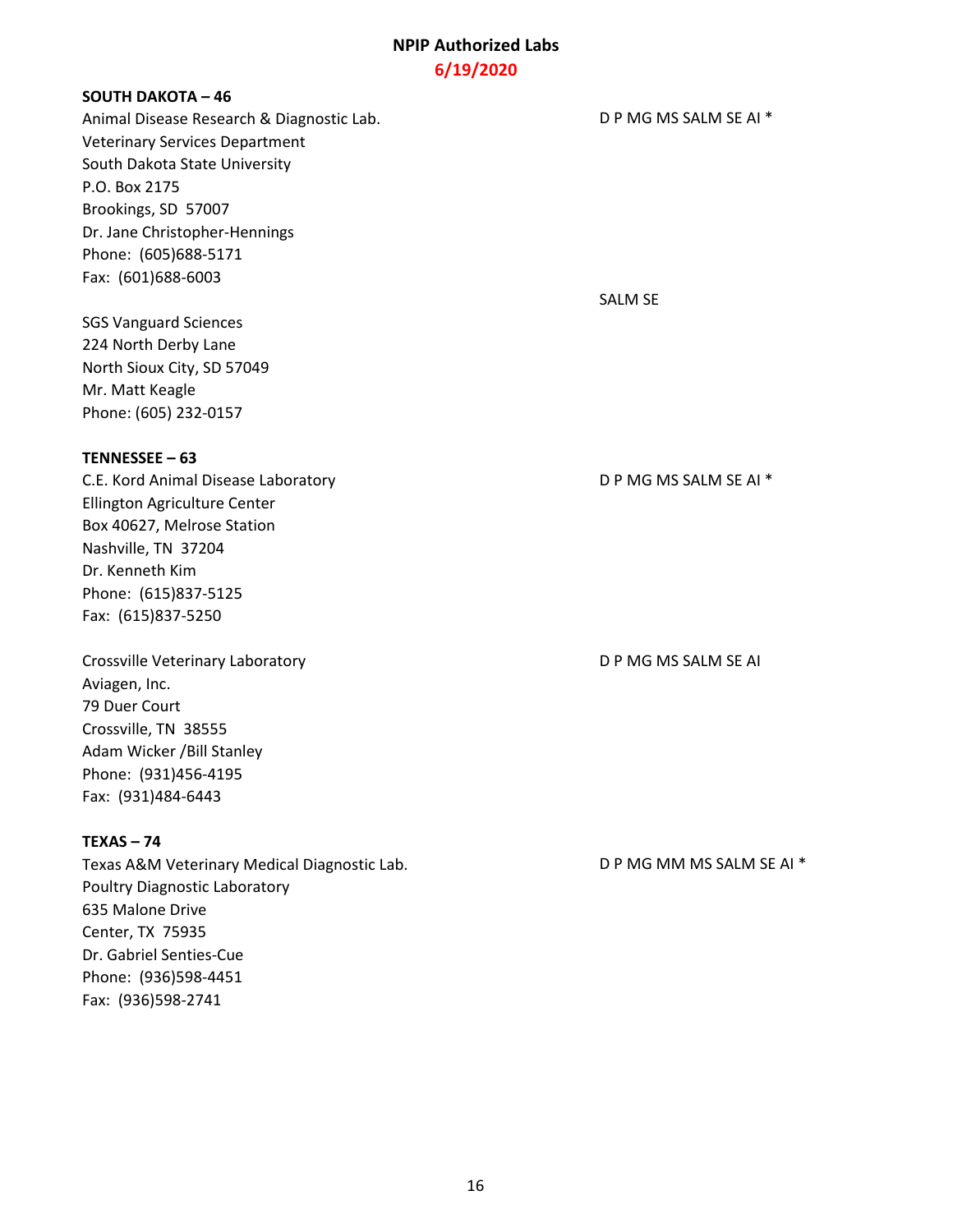Texas A&M Veterinary Medical Diagnostic Lab. D P MG MM MS AI \* P.O. Drawer 3040, 483 Agronomy Road College Station, TX 77841-3040 Dr. Bruce Akey Phone: (979)845-4186 Fax: (979)845-1794

Texas A&M Veterinary Medical Diagnostic Lab. D P MG MM MS SALM SE AI \* Poultry Diagnostic Laboratory P.O. Box 84, 1162 East Sarah DeWitt Drive Gonzales, TX 78629 Dr. Marty Ficken Phone: (830)672-2834 Fax: (830)672-2835

## **UTAH – 87**

Central Utah Veterinary Diagnostic Laboratory **Exercise 2 Canadian P MG MM MS SE AI** 514 West 3000 North Spanish Fork, UT 84660 Dr. E. Jane Kelly Phone: (801)798-5435 Fax: (801)798-7009

# **VERMONT – 13**

**VIRGINIA – 52**

261 Mount Clinton Pike Harrisonburg, VA 22802 Dr. Jessica Walters Phone: (540)209-9130 Fax: (540)432-1195

Lynchburg Regional Laboratory D SALM AI 4832 Tyreeanna Road Lynchburg, VA 24504 Dr. Chelsea Craword Phone: (434)200-9988 Fax: (804)947-2577

Harrisonburg Regional Laboratory **Exercise 2018** D P MG MM MS SALM SE AI \*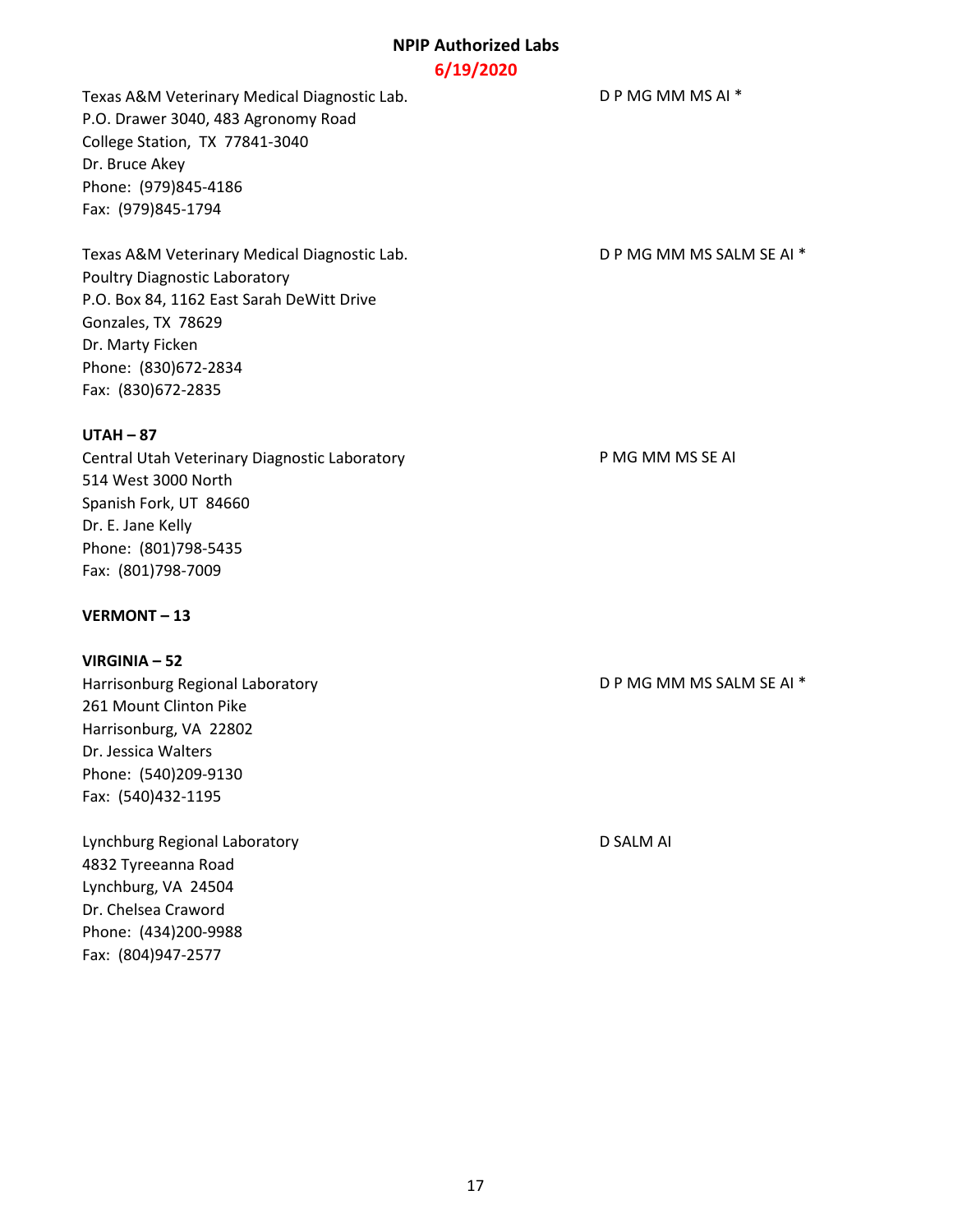### **WASHINGTON – 91**

WADDL (Washington Animal Disease Diagnostic Laboratory) DP SE AI \* AHFSL (Avian Health & Food Safety Laboratory) Washington State University 2607 West Pioneer Puyallup, WA 98371-4990 Dr. Laura Chen Phone: (253)445-4536 Fax: (253)445-4544

#### **WEST VIRGINIA – 54**

Aviagen Turkey Vet Lab SALM SE 729 ½ North Jefferson Lewisburg, WV 24901 Dr. Dustin Burch Phone: (304)645-7968

West Virginia Department of Agriculture **D** P MG MM MS AI \* Animal Health Division 60-B Moorefield Industrail Park Road Moorefield, WV 26836 Ms. Renee See Phone: (304)538-2397 Fax: (304)538-7088

#### **WISCONSIN – 35**

Wisconsin Veterinary Diagnostic Laboratory-Barron D P MG MM MS SE AI \* 1521 East Guy Avenue Barron, WI 54821 Todd McCoy Phone: (715)637-3151 Fax: (715)637-9220

Wisconsin Veterinary Diagnostic Laboratory- Madison AI\* 445 Easterday Lane Madison, WI 53706 Dr. Keith Poulsen Phone: (608)262-5432 Fax: (847)574-8085

#### **WYOMING – 83**